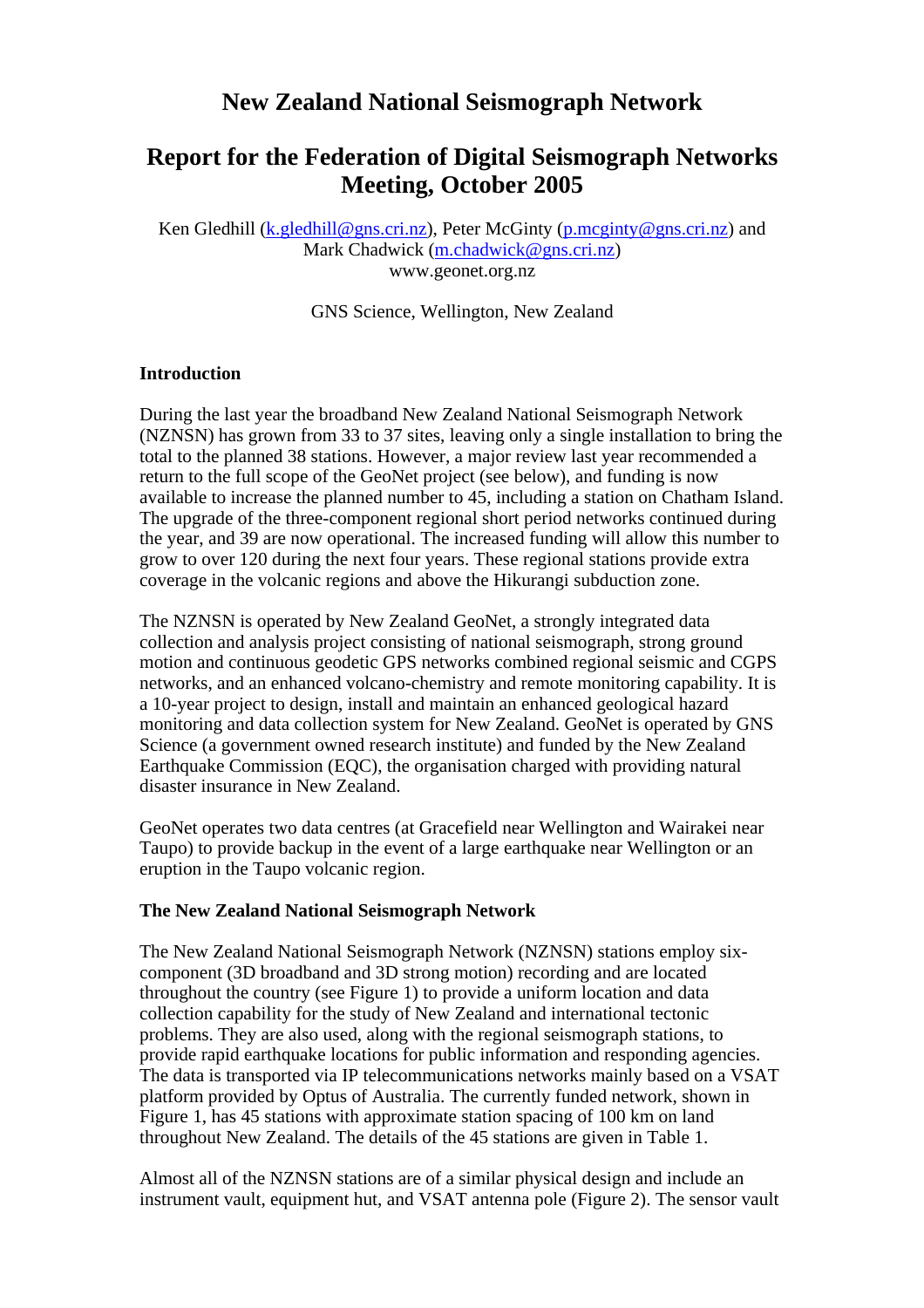is of solid concrete construction with additional insulation and a steel lid. The vault houses a Guralp CMG-3ESP or a Streckheisen STS2 broadband seismometer as well as a Kinemetics Episensor (2g) strong motion accelerometer (Figure 3). The equipment hut is of the "portacom" design made of pre-assembled insulated aluminium panels on a concrete pad. The VSAT dishes range in size from 1.2 m to 2.4 m in diameter. Some of the smaller 1.2 m dishes are mounted on the equipment huts rather than on a separate pad. Several of the stations have either co-located continuous GPS, or act as the communications hub for CGPS stations nearby.

The equipment hut houses the digitiser, VSAT indoor unit and backup power supply (Figure 4). The digitiser used is usually a Quanterra Q4120, although some of the newer sites are now using the six-channel version of the Quanterra Q330 and baler 14F data recording systems. The digitisers are operated at a sampling rate of 100 Hz, and this and a 1 Hz stream is sent in real time to the data centres. Data is also recorded on hard disks within either the Q4120 or the Baler 14F units and can be retrieved later if the data communications is lost.

### **Data Acquisition and Availability**

The Optus VSAT system, which carries data from the remote NZNSN stations, is connected to the GeoNet data centres via an earth station at Belrose, just outside Sydney in Australia, and trans-Tasman terrestrial data connections. The NZNSN stations throughout New Zealand send continuous data to one of the two data centres via one VSAT hop and a terrestrial data link, with adjacent stations sending data to different data centres. As a backup, triggered strong motion data is sent to both data centres, via two VSAT hops, to the VSAT terminals at the data centres to guard against terrestrial network failures likely in a major earthquake.

Data from the NZNSN stations are acquired by computers at the two GeoNet data centres using a combination of COMSERV and SEEDLINK server software. Sites equipped with Quanterra Q4120 data loggers use the manufacturer supplied COMSERV routines to acquire the data which is then inserted into a SEEDLINK server, while sites with Q330 data loggers have their data streams fed directly into the SEEDLINK server using locally written software. The SEEDLINK server allows the continuous data to be transferred between the data centres. The data handing and processing system is based around clients written for SEEDLINK making extensive use of the LIBSLINK software library.

All of the continuous NZNSN data is kept on RAID hard disk arrays as well as backed up on DLT magnetic tape. New hard disk systems are purchased as required, with increases in disk sizes easily keeping up with the increase in data volume as more stations come on line.

The GeoNet web site (www.geonet.org.nz) provides a portal for GeoNet data and information. This site provides general GeoNet information, listings of recent earthquake locations and the status of active New Zealand volcanoes. It provides a facility to search the New Zealand Earthquake Catalogue, and makes NZNSN, CGPS, and strong ground motion data available for download. The GeoNet policy is to make all data collected by the project freely available for research purposes. Data from the NZNSN broadband stations are available using AutoDRM described on the web site.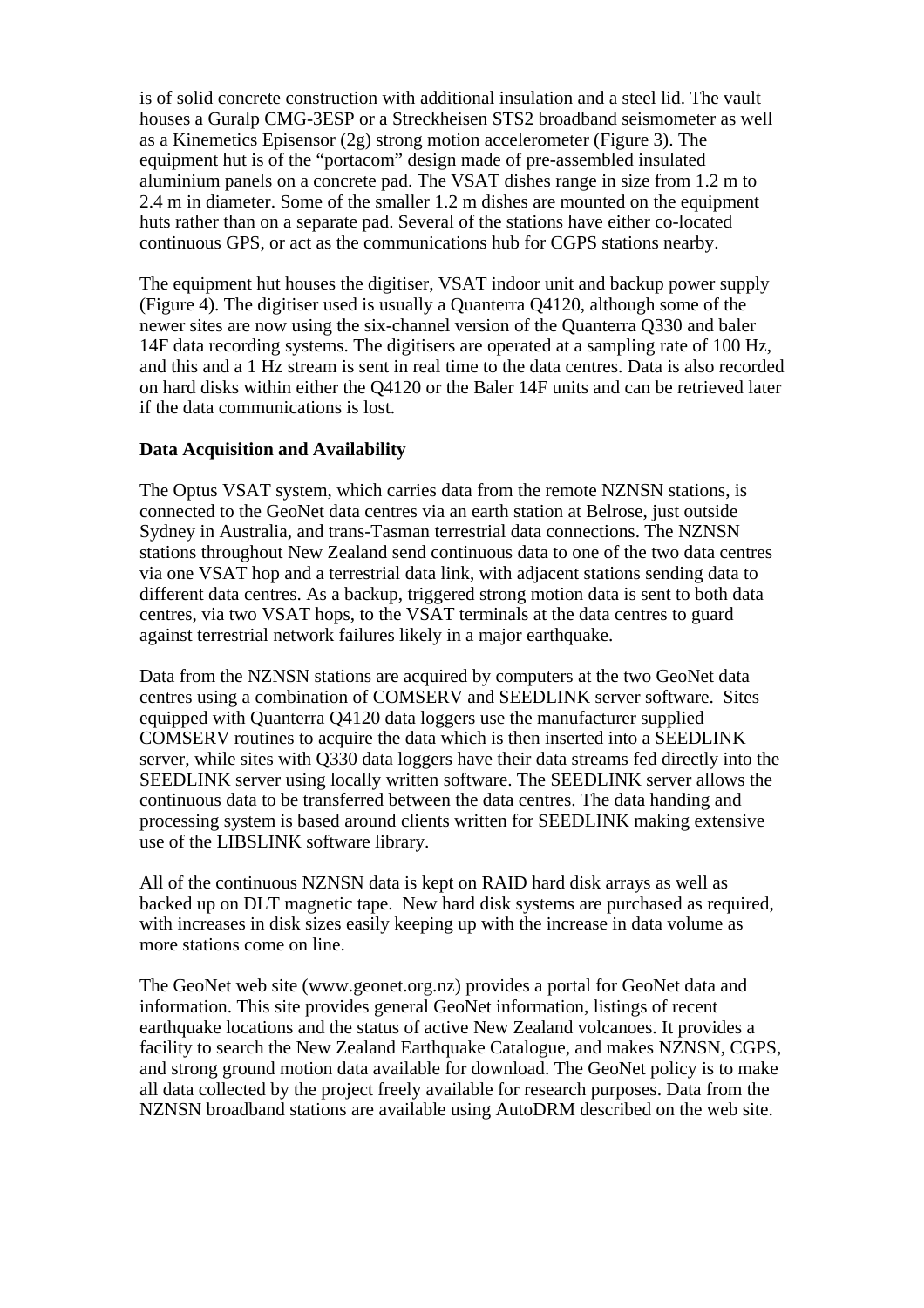

Figure 1. The New Zealand National Seismograph Network. Operational stations are red, while those that are still to be commissioned are purple. We expect to install three of the new stations at the bottom of the South Island within the next year.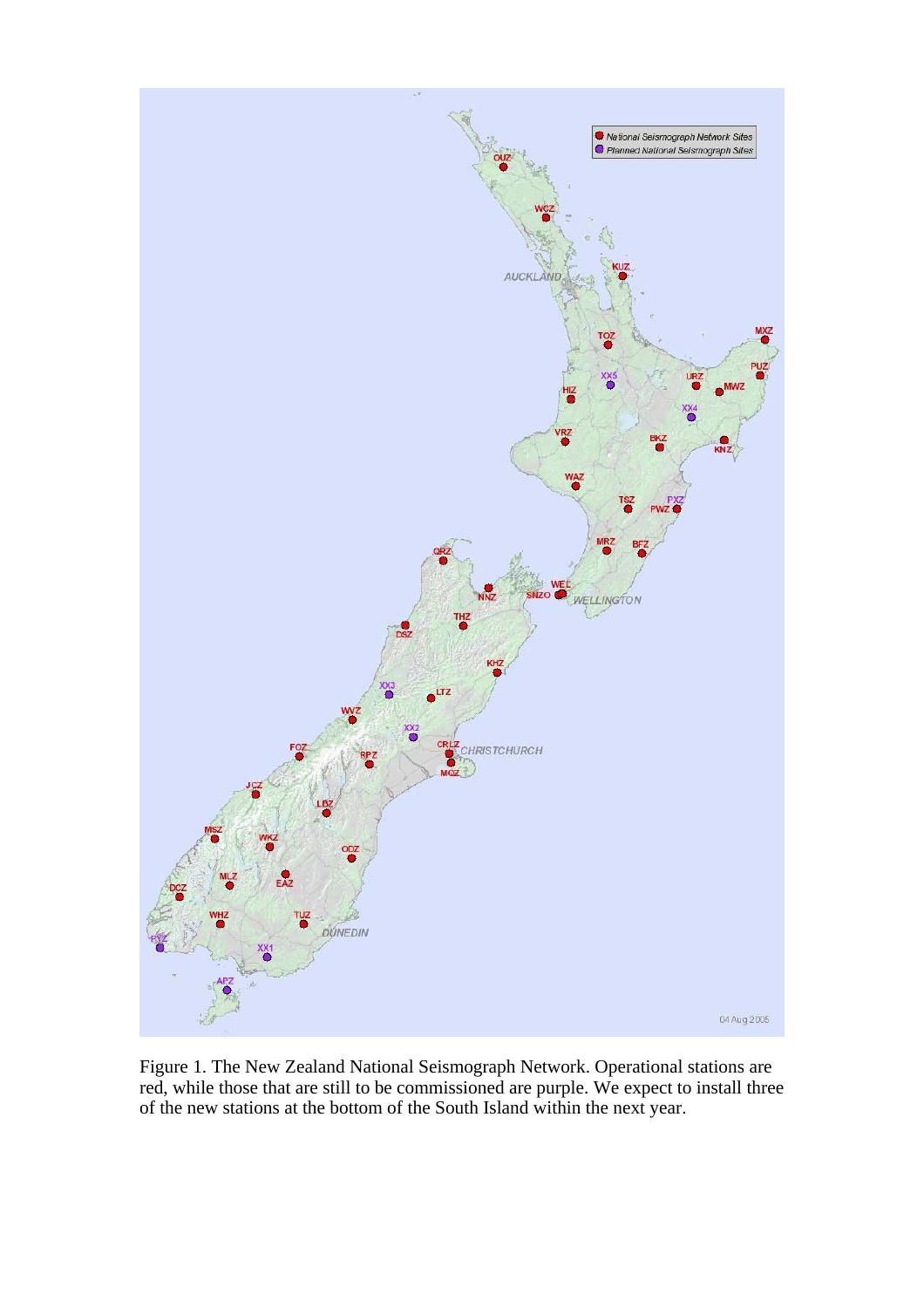

Figure 2. A photograph of the NZNSN station MLZ showing the VSAT dish (on left) and equipment hut (far left). The sensor vault is located behind the rock outcrop to the right, and a GPS monument can be seen at the top of the rock outcrop.



Figure 3. A view of a NZNSN vault with a Streckheisen STS2 broadband seismometer and Kinemetrics Episensor installed.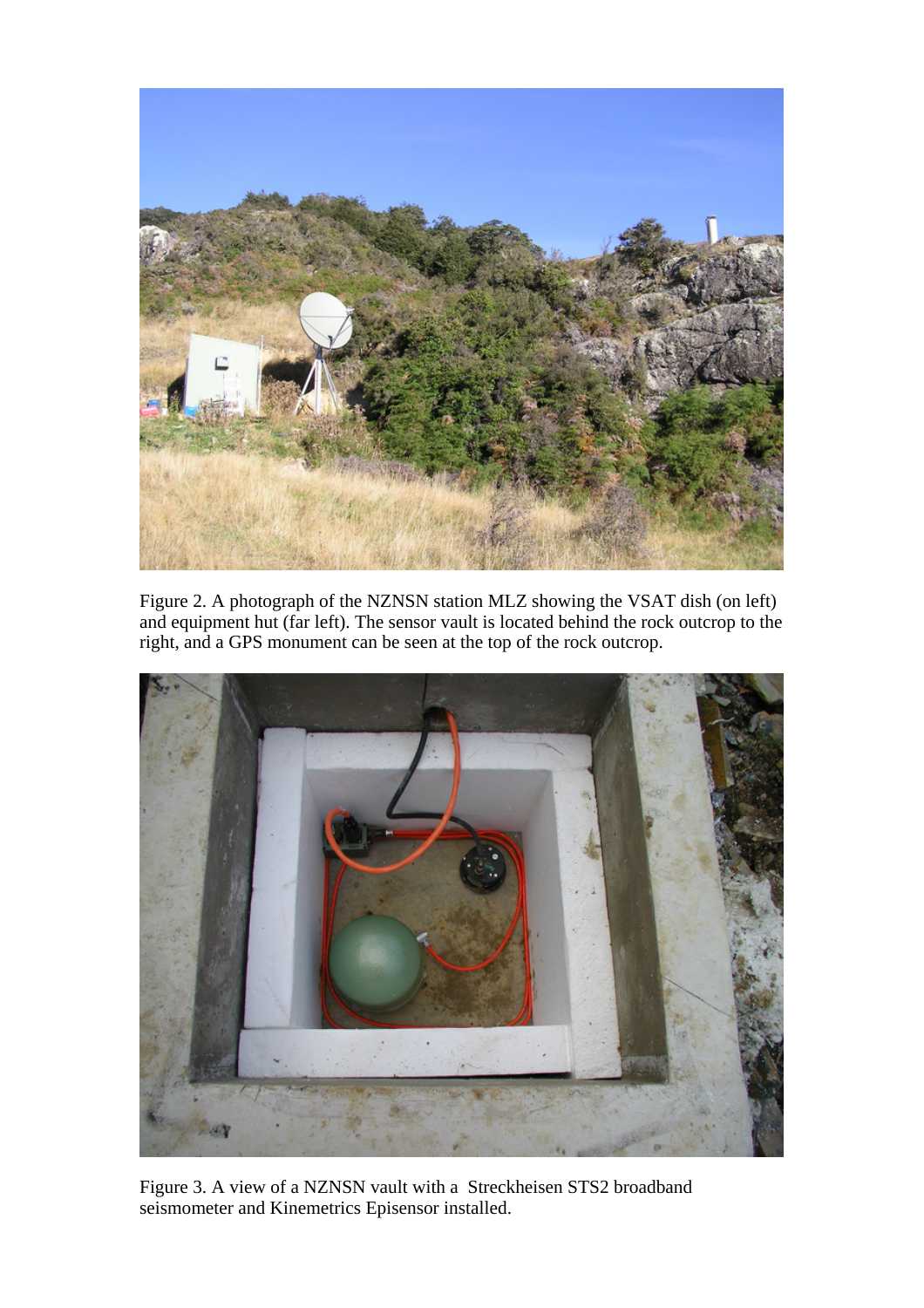

Figure 4. A photograph of the inside of a NZNSN equipment hut showing the orange Quanterra Q4120 to the left and the VSAT indoor unit to the right on the bench. The digitiser and VSAT communications equipment have separate power supplies with backup batteries on the floor of the hut. This site also records the data from a CGPS station (using a Trimble NetRS) via a Freewave Ethernet Bridge radio to the left of the Quanterra.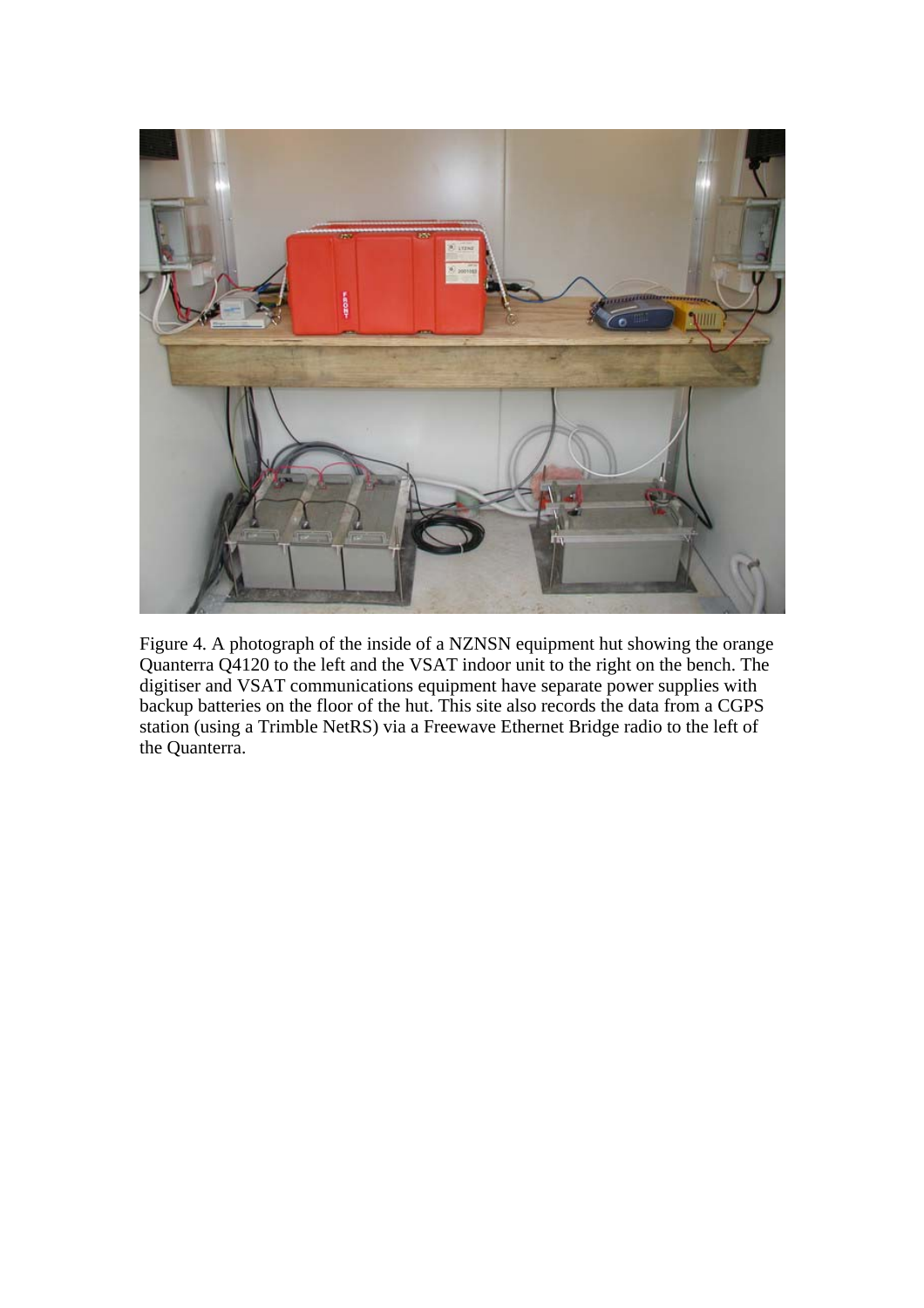Table 1. The details of the New Zealand National Seismograph Network stations. The digitisers are either Quanterra Q4120s or Quanterra Q330s. All sites have both broadband seismometers and accelerometers. The broadband sensors are made by Streckheisen (STS2), or Guralp (CMG-40T, CMG-3ESP, or CMG-3TB). The communications all use Internet protocols, over Ethernet radio bridges (Radio), Very Small Aperture Satellite Terminal (VSAT), and Frame Relay (FR). Stations marked with a "\*" in the date installed column are still to be installed, and an approximate install date is given. The stations with XX\* station codes do not yet have confirmed sites or station codes, and the locations given are approximate.

|                         |            | Latitude   | Longitude       | <b>Altitude</b> |                  |                | <b>Data</b>     | <b>Date</b>      |
|-------------------------|------------|------------|-----------------|-----------------|------------------|----------------|-----------------|------------------|
| <b>Station Name</b>     | Code       | (deg.)     | $(\text{deg.})$ | (m)             | <b>Digitiser</b> | <b>Sensors</b> | <b>Transfer</b> | <b>Installed</b> |
| Omahuta                 | <b>OUZ</b> | $-35.2214$ | 173.5961        | 40              | Q4120            | STS2/Episensor | <b>VSAT</b>     | 26/08/2003       |
| <b>Waipu Caves</b>      | <b>WCZ</b> | $-35.9411$ | 174.3444        | 140             | Q4120            | 3ESP/Episensor | <b>VSAT</b>     | 27/08/2003       |
| Kuaotunu                | <b>KUZ</b> | $-36.7472$ | 175.7200        | 40              | Q330             | 3ESP/Episensor | <b>VSAT</b>     | 5/02/2004        |
| Matakaoa Point          | <b>MXZ</b> | $-37.5640$ | 178.3066        | 126             | Q330             | 3ESP/Episensor | <b>VSAT</b>     | 19/02/1004       |
| Tahuroa Road            | TOZ        | $-37.7308$ | 175.5019        | 109             | Q4120            | 40T/Episensor  | <b>VSAT</b>     | 16/10/1998       |
| Puketiti                | <b>PUZ</b> | $-38.0733$ | 178.2572        | 420             | Q4120            | 3ESP/Episensor | <b>VSAT</b>     | 20/08/2003       |
| Urewera                 | URZ        | $-38.2603$ | 177.1103        | 100             | Q4120            | 3TB/Episensor  | <b>VSAT</b>     | 25/05/2001       |
| Ngaroma                 | (XX5)      | $-38.30$   | 175.56          |                 | Q330             | 3ESP/Episensor |                 | 2008*            |
| Matawai                 | MWZ        | $-38.3359$ | 177.5275        | 600             | Q330             | 3ESP/Episensor | <b>VSAT</b>     | 18/02/2004       |
| Hauiti                  | HIZ        | $-38.5147$ | 174.8555        | 266             | Q4120            | STS2/Episensor | <b>VSAT</b>     | 3/02/2004        |
| Hopuruahine Landing     | (XX4)      | $-38.72$   | 177.05          |                 | Q330             | 3ESP/Episensor |                 | 2008*            |
| Kokohu                  | <b>KNZ</b> | $-39.0214$ | 177.6736        | 49              | Q4120            | 40T/Episensor  | <b>VSAT</b>     | 19/10/1998       |
| Vera Road               | VRZ        | $-39.1263$ | 174.7584        | 182             | Q4120            | 3ESP/Episensor | <b>VSAT</b>     | 26/11/2003       |
| <b>Black Stump Farm</b> | <b>BKZ</b> | $-39.1675$ | 176.4923        | 729             | Q4120            | STS2/Episensor | <b>VSAT</b>     | 11/02/2004       |
| Wanganui                | WAZ        | -39.7563   | 174.9852        | 401             | Q4120            | 3ESP/Episensor | <b>VSAT</b>     | 27/11/2003       |
| Pawanui                 | <b>PWZ</b> | $-40.0314$ | 176.8617        | 65              | Q4120            | 3ESP/Episensor | <b>VSAT</b>     | 22/03/2001       |
| Takapari Road           | <b>TSZ</b> | -40.0603   | 175.9610        | 547             | Q4120            | 3ESP/Episensor | <b>VSAT</b>     | 27/01/2004       |
| Mangatainoka River      | <b>MRZ</b> | $-40.6625$ | 175.5792        | 320             | Q4120            | 3ESP/Episensor | <b>VSAT</b>     | 31/07/2003       |
| <b>Birch Farm</b>       | <b>BFZ</b> | $-40.6817$ | 176.2461        | 318             | Q4120            | STS2/Episensor | <b>VSAT</b>     | 30/07/2003       |
| <b>Quartz Range</b>     | QRZ        | $-40.8275$ | 172.5289        | 260             | Q4120            | STS2/Episensor | <b>VSAT</b>     | 11/08/2003       |
| <b>Nelson</b>           | <b>NNZ</b> | -41.2166   | 173.3666        | 145             | Q4120            | 3ESP/Episensor | <b>VSAT</b>     | 12/08/2003       |
| Denniston               | <b>DSZ</b> | $-41.7469$ | 171.8025        | 661             | Q4120            | 40T/Episensor  | <b>VSAT</b>     | 31/08/1998       |